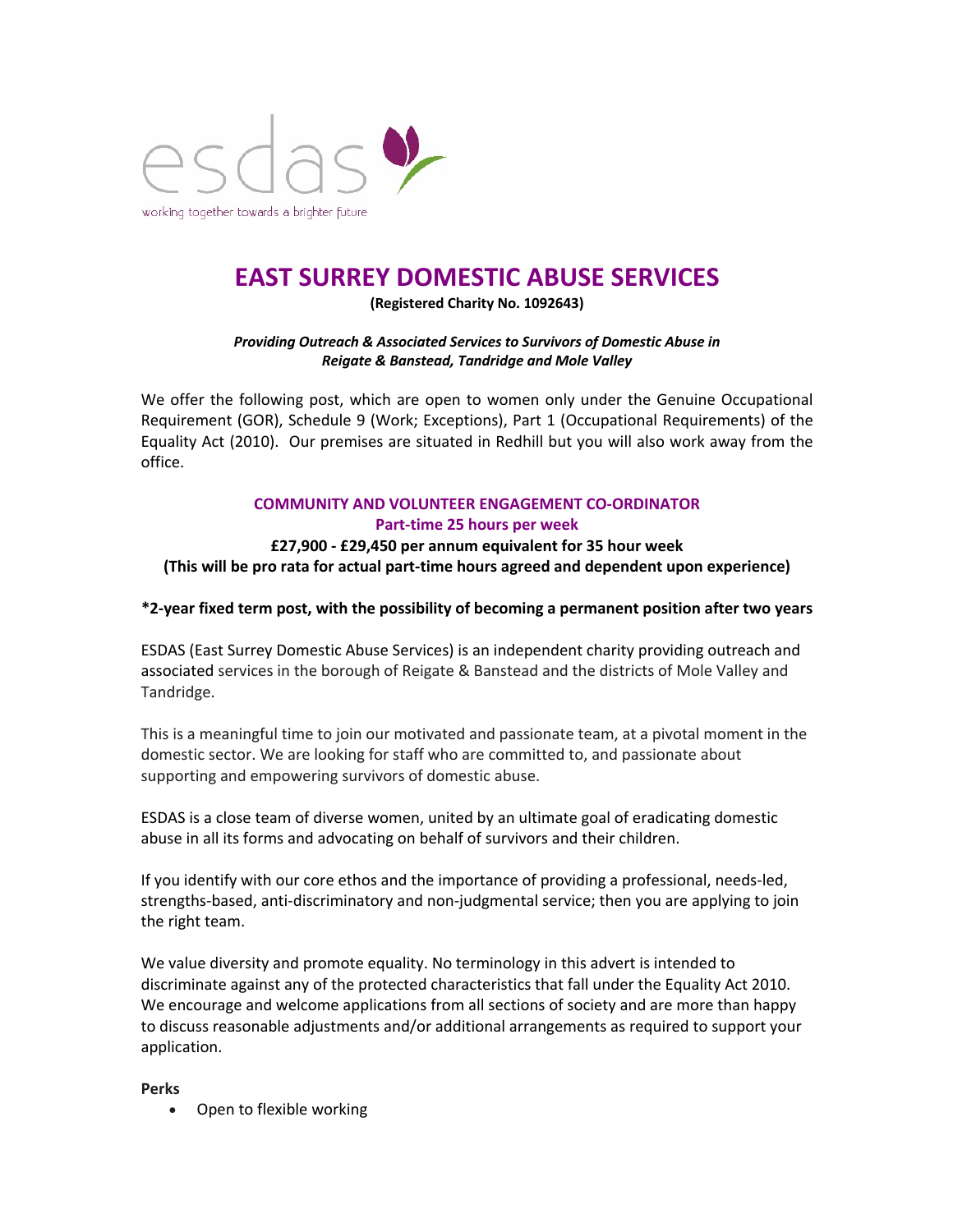- Supportive working environment
- Monthly clinical supervision
- Development opportunities
- Regular role and sector specific training
- 20 days holiday per annum plus bank holidays, increasing with each full year of service up to a maximum of 30 days (pro rata for part-time hours)

#### **To work with ESDAS you must**

- be eligible to live and work in the UK
- have a current driving licence with use of a car
- meet the role specifications and requirements
- listen sensitively with empathy
- work with honesty, integrity and kindness
- understand the importance of confidentiality

#### **To apply:**

- Please send us a **COVER LETTER** outlining how you meet the person specification **AND** an **up-to-date CV**
- Closing date for applications: **noon on Friday 17th June 2022**
- Interviews: will take place on **Monday 27th June 2022**

**If you would like an informal conversation about either role please contact the office on leigh@esdas.org.uk to arrange a call**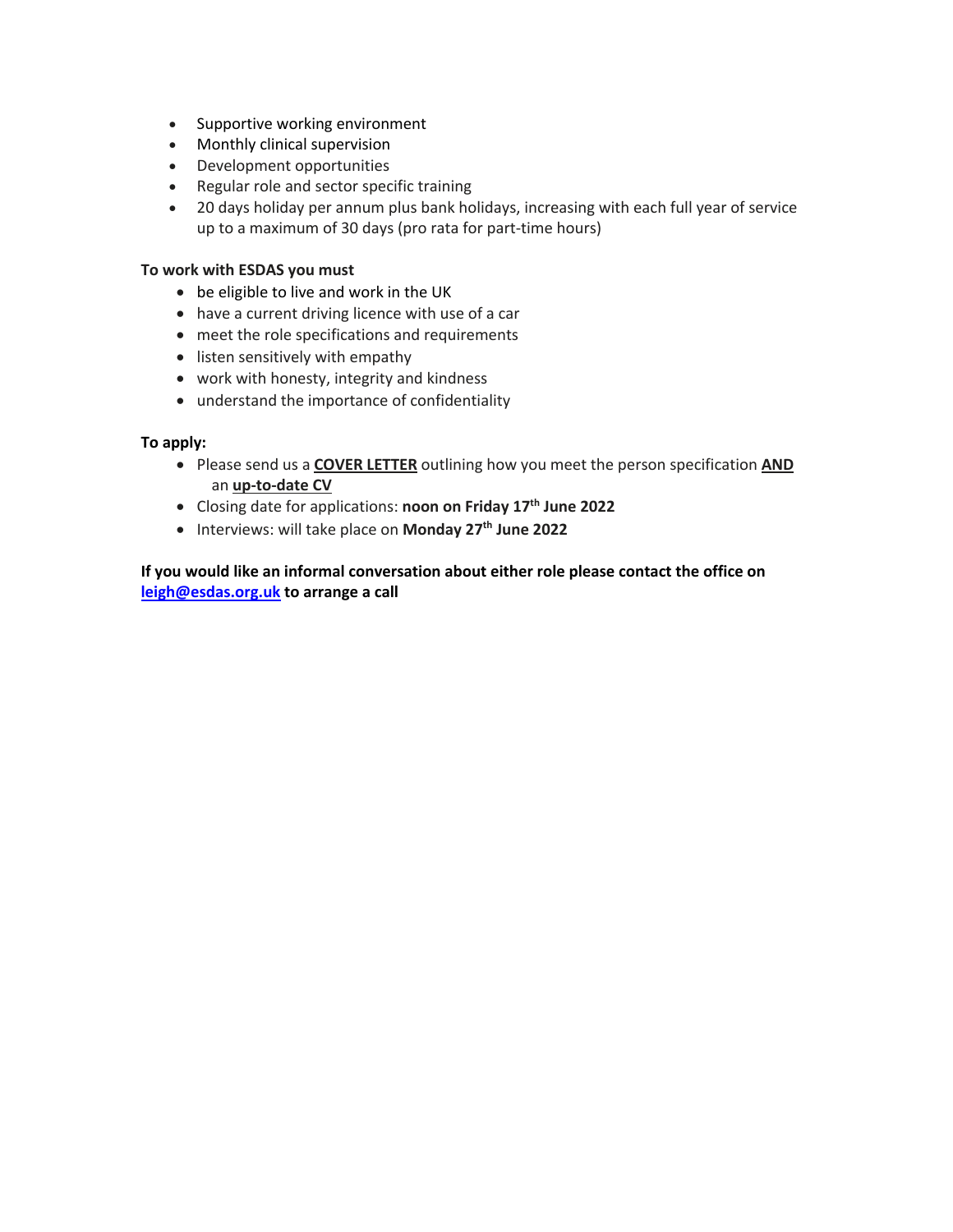## **JOB DESCRIPTION**

| <b>POST TITLE</b> | Community and Volunteer Engagement                   |
|-------------------|------------------------------------------------------|
|                   | Coordinator                                          |
| <b>HOURS</b>      | 25 hours per week                                    |
| <b>SALARY</b>     | Between £19,930 and £21,030 per annum for 25         |
|                   | hours dependent upon experience.                     |
|                   | (This is pro rata from £27,900 to £29,450 p.a. for a |
|                   | full-time equivalent).                               |
| <b>DURATION</b>   | 2-year fixed term post, with the possibility of      |
|                   | becoming a permanent position after two years        |
| <b>REPORTS TO</b> | Services Manager                                     |
| <b>LOCATION</b>   | Redhill, Surrey                                      |

### **JOB PURPOSE:**

The post holder will be responsible for providing needs-led, trauma informed, strengths-based volunteering advocacy and support service to survivors of domestic abuse. The post holder will also lead on engaging with our local community, raising awareness, encouraging donations, building relationships, creating safe spaces for survivors within the community and ensuring that the survivor's voice is at the centre of their work. The role will also encompass delivering an effective communication and social media strategy.

### **MAIN DUTIES:**

- 1. To recruit, train, place, motivate and support volunteers, who have an understanding of the issues with which we work. This will enable them to play a key part in the delivery of our outreach and associated services to adult and child survivors of domestic abuse.
- 2. Maintain accurate and confidential case management records and databases and contribute to the monitoring and evaluation of the service.
- 3. Lead on the development and management of our existing volunteering programme for survivors of domestic abuse. This will need to take account of the multiple needs of survivors and volunteer aspirations, capabilities and time commitment.
- 4. Specifically work to harness the skills, experience and expertise of those with lived experience of domestic abuse within the volunteering project.
- 5. To liaise with our outreach workers, other staff, counsellors and those with lived experience to best determine the most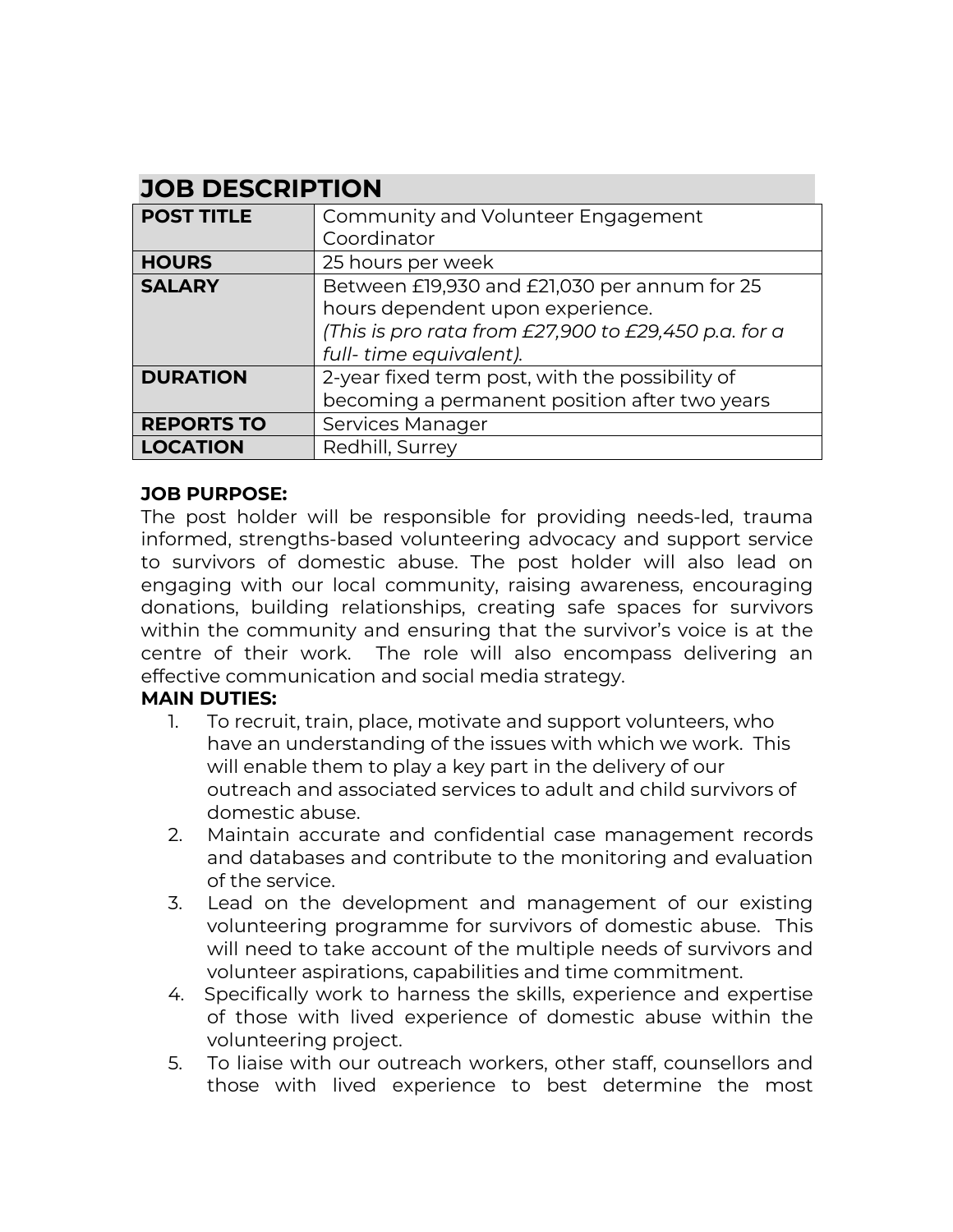appropriate use of volunteer time so that it compliments and provides added value to existing service provision.

- 6. Co-ordinate the day-to-day management of volunteers and ensure that best practice is applied and all ESDAS policies are adhered to. This will include regular meetings with volunteers, individually and in groups, and annual support meetings. The process will monitor progress, respond to any queries or problems and enhance personal development.
- 7. To oversee the delivery of specifically funded volunteer projects within relevant timescales and budgets. Ensuring that outcomes are met and communicated where appropriate.
- 8. To develop and deliver an effective communication and social media strategy.
- 9. Alongside the Services Manager to be responsible for ensuring that ESDAS has a comprehensive approach to Survivor Consultation and Survivor Involvement at all levels within the organisation.
- 10. Respect and value the diversity of the community (geographical or minoritised communities) in which services are delivered and recognise the need and concerns of a diverse range of survivors, ensuring the service is accessible to all.
- 11. Participate in regular management supervision, case reviews and clinical supervision to ensure the highest standards of support and advocacy.
- 12. Maintain strict organisational confidentiality, professional boundaries and security procedures.
- 13. Identify own training and development needs and participate in all training courses relevant to the organisation and role commitment to providing high quality services.
- 14. Work at all times with due regard to the policies and procedures of ESDAS, including financial regulations, participating in their development and amendment where required.
- 15. Willingness to participate in promotional, fundraising and income generating events, activities and any other duties as may be reasonably required by the organisation.

## **OTHER:**

1. The post is subject to an enhanced Disclosure and Barring Service check which will be carried out at appointment of a candidate.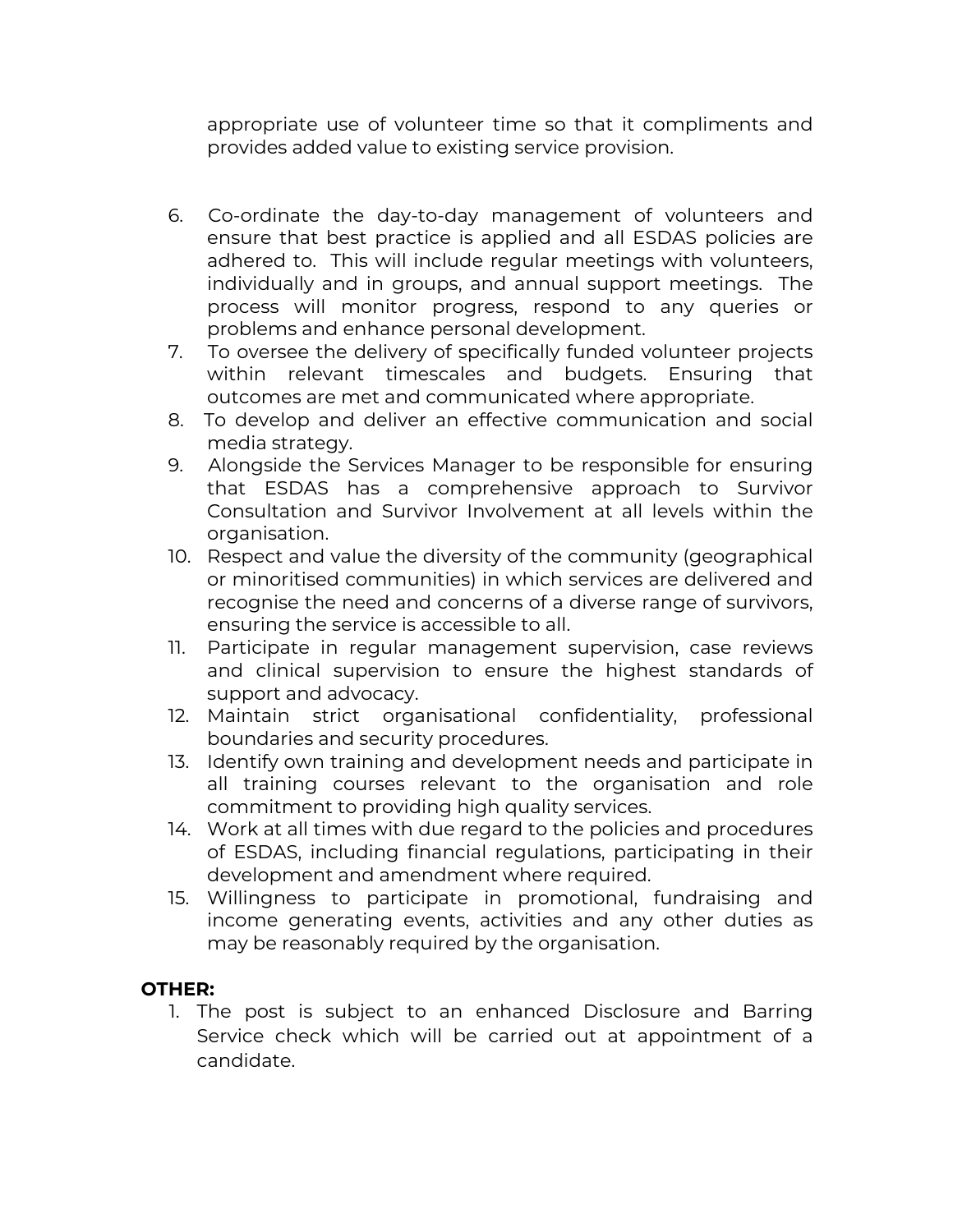- 2. This post is subject to completion of a six-month probationary period.
- 3. Must be mobile to work across the whole of our area of operation and Surrey area as required.
- 4. A valid driving licence and own transport is essential for this post.
- 5. The post is subject to an enhanced vetting and barring check and open to women only. Genuine Occupational Requirement (GOR), Schedule 9 (Work; Exceptions), Part 1 (Occupational Requirements), of the Equality Act (2010) applies.

This job description is not designed to provide an exhaustive list of tasks and therefore the post holder is expected to undertake any other reasonable duties within the scope of the post as specified by their line manager.

| <b>EXPERIENCE</b>                             |                  |                     |  |  |
|-----------------------------------------------|------------------|---------------------|--|--|
| <b>Criteria</b>                               | Essential/       | <b>How Assessed</b> |  |  |
|                                               | <b>Desirable</b> |                     |  |  |
| Experience of working with issues surrounding | D                | Cover               |  |  |
| gender-based abuse, domestic                  |                  | Letter/CV/Interview |  |  |
| abuse/interpersonal violence (either paid or  |                  |                     |  |  |
| voluntary).                                   |                  |                     |  |  |
| Experience of multi-agency partnership        | D                | Cover               |  |  |
| working and representing organisations at     |                  | Letter/CV/Interview |  |  |
| external meetings and conferences             |                  |                     |  |  |
| Experience of writing reports, briefings, and | D                | Cover               |  |  |
| case studies                                  |                  | Letter/CV/Interview |  |  |
| Experience of stakeholder and community       | D                | Cover               |  |  |
| engagement                                    |                  | Letter/CV/Interview |  |  |
| Experience of speaking at awareness raising   | D                | Cover               |  |  |
| events in a variety of community settings     |                  | Letter/CV/Interview |  |  |
| Experience of developing and creating         | D                | Cover               |  |  |
| fundraising and marketing resources           |                  | Letter/CV/Interview |  |  |
| Experience of managing and working with       | D                | Cover               |  |  |
| volunteers                                    |                  | Letter/CV/Interview |  |  |
|                                               |                  |                     |  |  |
| <b>KNOWLEDGE AND UNDERSTANDING</b>            |                  |                     |  |  |
| <b>Criteria</b>                               | Essential/       | Assessed?           |  |  |
|                                               | <b>Desirable</b> |                     |  |  |
| An understanding of safeguarding in regard to |                  | Cover               |  |  |
| children and vulnerable adults, and the legal |                  | Letter/CV/Interview |  |  |

# **PERSON SPECIFICATION**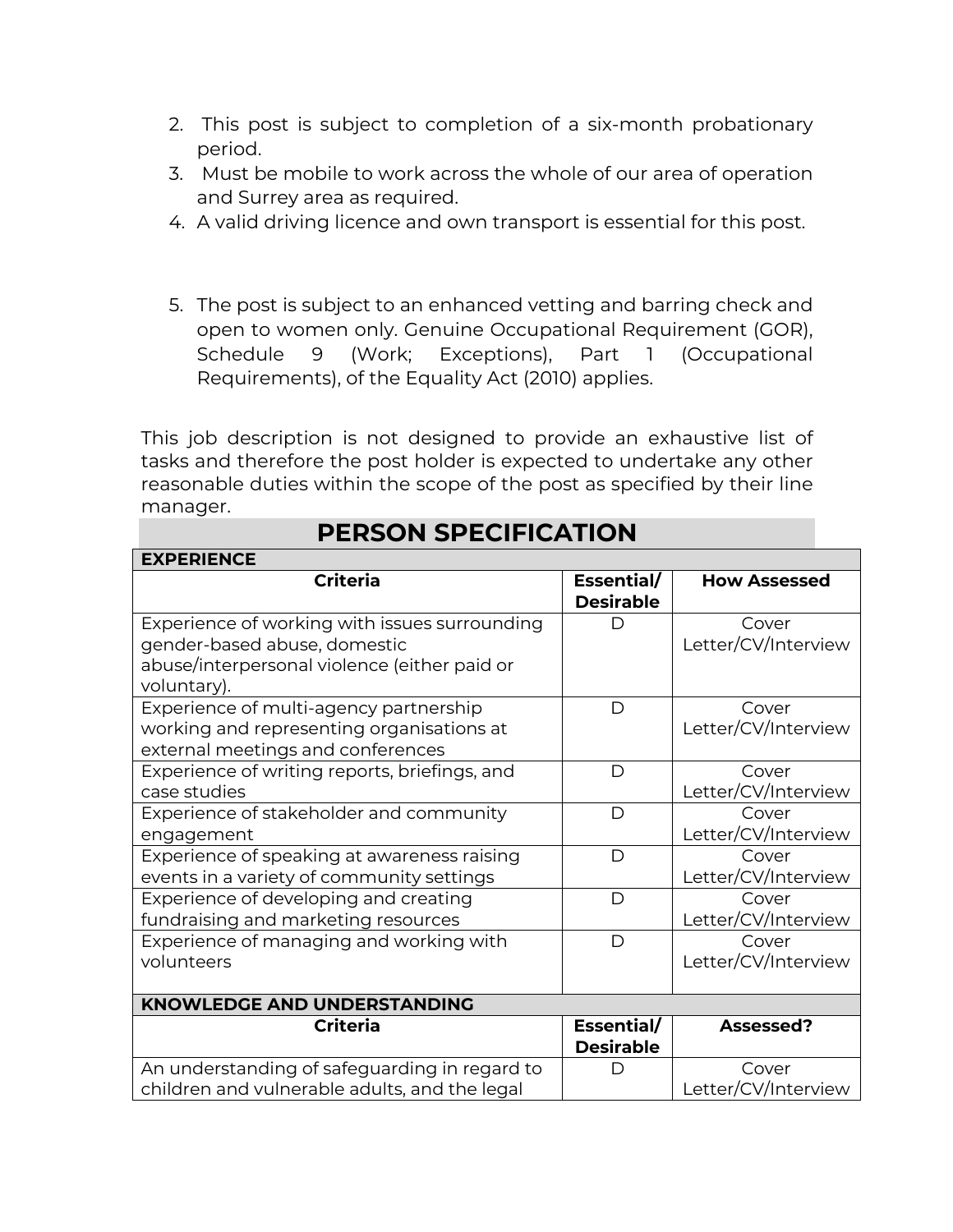| Good understanding of correct and effective<br>D<br>Cover<br>Letter/CV/Interview<br>information sharing between agencies<br>Understanding of the remits and resources of<br>D<br>Cover<br>Letter/CV/Interview<br>relevant statutory bodies and voluntary<br>agencies<br>Knowledge of local support services for<br>$\mathsf{D}$<br>Cover<br>Letter/CV/Interview<br>individuals living in the local areas<br><b>SKILLS AND ABILITIES</b><br><b>Criteria</b><br>Essential/<br>Assessed?<br><b>Desirable</b><br>Confident about making pro-active contact<br>Ε<br>Cover<br>with a range of stakeholders<br>Letter/CV/Interview<br>Able to work on own initiative<br>E<br>Cover<br>Letter/CV/Interview<br>E<br>Self-motivated, confident, enthusiastic and<br>Cover<br>Letter/CV/Interview<br>reliable<br>Ability to work in a manner that empowers<br>E<br>Cover<br>Letter/CV/Interview<br>survivors and volunteers to make decisions and<br>choices<br>Highly skilled in making sound judgements in<br>E<br>Cover<br>Letter/CV/Interview<br>crisis and difficult situations<br>Ability to work in a flexible and responsive<br>E<br>Cover<br>Letter/CV/Interview<br>manner whilst prioritising work in a busy<br>environment<br>Excellent communication skills and the ability<br>E<br>Cover<br>Letter/CV/Interview<br>to work in a confidential manner. With excellent<br>negotiation and advisory skills, both written and<br>verbal.<br>Good IT skills including the ability to use<br>E<br>Cover<br>Letter/CV/Interview<br>Microsoft Office and organisational case<br>management databases<br>Ability to work with kindness, honesty and<br>Ε<br>Cover<br>Letter/CV/Interview<br>integrity<br><b>EDUCATION</b><br><b>Criteria</b><br>Essential/<br>Assessed?<br><b>Desirable</b><br>A good standard of general education<br>Cover Letter/CV<br>Ε<br><b>OTHER</b><br><b>Criteria</b><br>Essential/<br>Assessed?<br><b>Desirable</b><br>Understanding and commitment to equal<br>E<br>Cover<br>Letter/CV/Interview<br>opportunities and anti-racist practice issues in<br>policy and practice<br>Willingness to undertake training and a<br>E<br>Cover<br>commitment to continuous personal | responsibilities surrounding these issues |                     |
|----------------------------------------------------------------------------------------------------------------------------------------------------------------------------------------------------------------------------------------------------------------------------------------------------------------------------------------------------------------------------------------------------------------------------------------------------------------------------------------------------------------------------------------------------------------------------------------------------------------------------------------------------------------------------------------------------------------------------------------------------------------------------------------------------------------------------------------------------------------------------------------------------------------------------------------------------------------------------------------------------------------------------------------------------------------------------------------------------------------------------------------------------------------------------------------------------------------------------------------------------------------------------------------------------------------------------------------------------------------------------------------------------------------------------------------------------------------------------------------------------------------------------------------------------------------------------------------------------------------------------------------------------------------------------------------------------------------------------------------------------------------------------------------------------------------------------------------------------------------------------------------------------------------------------------------------------------------------------------------------------------------------------------------------------------------------------------------------------------------------------------------------------------------------------------------------|-------------------------------------------|---------------------|
|                                                                                                                                                                                                                                                                                                                                                                                                                                                                                                                                                                                                                                                                                                                                                                                                                                                                                                                                                                                                                                                                                                                                                                                                                                                                                                                                                                                                                                                                                                                                                                                                                                                                                                                                                                                                                                                                                                                                                                                                                                                                                                                                                                                              |                                           |                     |
|                                                                                                                                                                                                                                                                                                                                                                                                                                                                                                                                                                                                                                                                                                                                                                                                                                                                                                                                                                                                                                                                                                                                                                                                                                                                                                                                                                                                                                                                                                                                                                                                                                                                                                                                                                                                                                                                                                                                                                                                                                                                                                                                                                                              |                                           |                     |
|                                                                                                                                                                                                                                                                                                                                                                                                                                                                                                                                                                                                                                                                                                                                                                                                                                                                                                                                                                                                                                                                                                                                                                                                                                                                                                                                                                                                                                                                                                                                                                                                                                                                                                                                                                                                                                                                                                                                                                                                                                                                                                                                                                                              |                                           |                     |
|                                                                                                                                                                                                                                                                                                                                                                                                                                                                                                                                                                                                                                                                                                                                                                                                                                                                                                                                                                                                                                                                                                                                                                                                                                                                                                                                                                                                                                                                                                                                                                                                                                                                                                                                                                                                                                                                                                                                                                                                                                                                                                                                                                                              |                                           |                     |
|                                                                                                                                                                                                                                                                                                                                                                                                                                                                                                                                                                                                                                                                                                                                                                                                                                                                                                                                                                                                                                                                                                                                                                                                                                                                                                                                                                                                                                                                                                                                                                                                                                                                                                                                                                                                                                                                                                                                                                                                                                                                                                                                                                                              |                                           |                     |
|                                                                                                                                                                                                                                                                                                                                                                                                                                                                                                                                                                                                                                                                                                                                                                                                                                                                                                                                                                                                                                                                                                                                                                                                                                                                                                                                                                                                                                                                                                                                                                                                                                                                                                                                                                                                                                                                                                                                                                                                                                                                                                                                                                                              |                                           |                     |
|                                                                                                                                                                                                                                                                                                                                                                                                                                                                                                                                                                                                                                                                                                                                                                                                                                                                                                                                                                                                                                                                                                                                                                                                                                                                                                                                                                                                                                                                                                                                                                                                                                                                                                                                                                                                                                                                                                                                                                                                                                                                                                                                                                                              |                                           |                     |
|                                                                                                                                                                                                                                                                                                                                                                                                                                                                                                                                                                                                                                                                                                                                                                                                                                                                                                                                                                                                                                                                                                                                                                                                                                                                                                                                                                                                                                                                                                                                                                                                                                                                                                                                                                                                                                                                                                                                                                                                                                                                                                                                                                                              |                                           |                     |
|                                                                                                                                                                                                                                                                                                                                                                                                                                                                                                                                                                                                                                                                                                                                                                                                                                                                                                                                                                                                                                                                                                                                                                                                                                                                                                                                                                                                                                                                                                                                                                                                                                                                                                                                                                                                                                                                                                                                                                                                                                                                                                                                                                                              |                                           |                     |
|                                                                                                                                                                                                                                                                                                                                                                                                                                                                                                                                                                                                                                                                                                                                                                                                                                                                                                                                                                                                                                                                                                                                                                                                                                                                                                                                                                                                                                                                                                                                                                                                                                                                                                                                                                                                                                                                                                                                                                                                                                                                                                                                                                                              |                                           |                     |
|                                                                                                                                                                                                                                                                                                                                                                                                                                                                                                                                                                                                                                                                                                                                                                                                                                                                                                                                                                                                                                                                                                                                                                                                                                                                                                                                                                                                                                                                                                                                                                                                                                                                                                                                                                                                                                                                                                                                                                                                                                                                                                                                                                                              |                                           |                     |
|                                                                                                                                                                                                                                                                                                                                                                                                                                                                                                                                                                                                                                                                                                                                                                                                                                                                                                                                                                                                                                                                                                                                                                                                                                                                                                                                                                                                                                                                                                                                                                                                                                                                                                                                                                                                                                                                                                                                                                                                                                                                                                                                                                                              |                                           |                     |
|                                                                                                                                                                                                                                                                                                                                                                                                                                                                                                                                                                                                                                                                                                                                                                                                                                                                                                                                                                                                                                                                                                                                                                                                                                                                                                                                                                                                                                                                                                                                                                                                                                                                                                                                                                                                                                                                                                                                                                                                                                                                                                                                                                                              |                                           |                     |
|                                                                                                                                                                                                                                                                                                                                                                                                                                                                                                                                                                                                                                                                                                                                                                                                                                                                                                                                                                                                                                                                                                                                                                                                                                                                                                                                                                                                                                                                                                                                                                                                                                                                                                                                                                                                                                                                                                                                                                                                                                                                                                                                                                                              |                                           |                     |
|                                                                                                                                                                                                                                                                                                                                                                                                                                                                                                                                                                                                                                                                                                                                                                                                                                                                                                                                                                                                                                                                                                                                                                                                                                                                                                                                                                                                                                                                                                                                                                                                                                                                                                                                                                                                                                                                                                                                                                                                                                                                                                                                                                                              |                                           |                     |
|                                                                                                                                                                                                                                                                                                                                                                                                                                                                                                                                                                                                                                                                                                                                                                                                                                                                                                                                                                                                                                                                                                                                                                                                                                                                                                                                                                                                                                                                                                                                                                                                                                                                                                                                                                                                                                                                                                                                                                                                                                                                                                                                                                                              |                                           |                     |
|                                                                                                                                                                                                                                                                                                                                                                                                                                                                                                                                                                                                                                                                                                                                                                                                                                                                                                                                                                                                                                                                                                                                                                                                                                                                                                                                                                                                                                                                                                                                                                                                                                                                                                                                                                                                                                                                                                                                                                                                                                                                                                                                                                                              |                                           |                     |
|                                                                                                                                                                                                                                                                                                                                                                                                                                                                                                                                                                                                                                                                                                                                                                                                                                                                                                                                                                                                                                                                                                                                                                                                                                                                                                                                                                                                                                                                                                                                                                                                                                                                                                                                                                                                                                                                                                                                                                                                                                                                                                                                                                                              |                                           |                     |
|                                                                                                                                                                                                                                                                                                                                                                                                                                                                                                                                                                                                                                                                                                                                                                                                                                                                                                                                                                                                                                                                                                                                                                                                                                                                                                                                                                                                                                                                                                                                                                                                                                                                                                                                                                                                                                                                                                                                                                                                                                                                                                                                                                                              |                                           |                     |
|                                                                                                                                                                                                                                                                                                                                                                                                                                                                                                                                                                                                                                                                                                                                                                                                                                                                                                                                                                                                                                                                                                                                                                                                                                                                                                                                                                                                                                                                                                                                                                                                                                                                                                                                                                                                                                                                                                                                                                                                                                                                                                                                                                                              |                                           |                     |
|                                                                                                                                                                                                                                                                                                                                                                                                                                                                                                                                                                                                                                                                                                                                                                                                                                                                                                                                                                                                                                                                                                                                                                                                                                                                                                                                                                                                                                                                                                                                                                                                                                                                                                                                                                                                                                                                                                                                                                                                                                                                                                                                                                                              |                                           |                     |
|                                                                                                                                                                                                                                                                                                                                                                                                                                                                                                                                                                                                                                                                                                                                                                                                                                                                                                                                                                                                                                                                                                                                                                                                                                                                                                                                                                                                                                                                                                                                                                                                                                                                                                                                                                                                                                                                                                                                                                                                                                                                                                                                                                                              |                                           |                     |
|                                                                                                                                                                                                                                                                                                                                                                                                                                                                                                                                                                                                                                                                                                                                                                                                                                                                                                                                                                                                                                                                                                                                                                                                                                                                                                                                                                                                                                                                                                                                                                                                                                                                                                                                                                                                                                                                                                                                                                                                                                                                                                                                                                                              |                                           |                     |
|                                                                                                                                                                                                                                                                                                                                                                                                                                                                                                                                                                                                                                                                                                                                                                                                                                                                                                                                                                                                                                                                                                                                                                                                                                                                                                                                                                                                                                                                                                                                                                                                                                                                                                                                                                                                                                                                                                                                                                                                                                                                                                                                                                                              |                                           |                     |
|                                                                                                                                                                                                                                                                                                                                                                                                                                                                                                                                                                                                                                                                                                                                                                                                                                                                                                                                                                                                                                                                                                                                                                                                                                                                                                                                                                                                                                                                                                                                                                                                                                                                                                                                                                                                                                                                                                                                                                                                                                                                                                                                                                                              |                                           |                     |
|                                                                                                                                                                                                                                                                                                                                                                                                                                                                                                                                                                                                                                                                                                                                                                                                                                                                                                                                                                                                                                                                                                                                                                                                                                                                                                                                                                                                                                                                                                                                                                                                                                                                                                                                                                                                                                                                                                                                                                                                                                                                                                                                                                                              |                                           |                     |
|                                                                                                                                                                                                                                                                                                                                                                                                                                                                                                                                                                                                                                                                                                                                                                                                                                                                                                                                                                                                                                                                                                                                                                                                                                                                                                                                                                                                                                                                                                                                                                                                                                                                                                                                                                                                                                                                                                                                                                                                                                                                                                                                                                                              |                                           |                     |
|                                                                                                                                                                                                                                                                                                                                                                                                                                                                                                                                                                                                                                                                                                                                                                                                                                                                                                                                                                                                                                                                                                                                                                                                                                                                                                                                                                                                                                                                                                                                                                                                                                                                                                                                                                                                                                                                                                                                                                                                                                                                                                                                                                                              |                                           |                     |
|                                                                                                                                                                                                                                                                                                                                                                                                                                                                                                                                                                                                                                                                                                                                                                                                                                                                                                                                                                                                                                                                                                                                                                                                                                                                                                                                                                                                                                                                                                                                                                                                                                                                                                                                                                                                                                                                                                                                                                                                                                                                                                                                                                                              |                                           |                     |
|                                                                                                                                                                                                                                                                                                                                                                                                                                                                                                                                                                                                                                                                                                                                                                                                                                                                                                                                                                                                                                                                                                                                                                                                                                                                                                                                                                                                                                                                                                                                                                                                                                                                                                                                                                                                                                                                                                                                                                                                                                                                                                                                                                                              |                                           |                     |
|                                                                                                                                                                                                                                                                                                                                                                                                                                                                                                                                                                                                                                                                                                                                                                                                                                                                                                                                                                                                                                                                                                                                                                                                                                                                                                                                                                                                                                                                                                                                                                                                                                                                                                                                                                                                                                                                                                                                                                                                                                                                                                                                                                                              |                                           |                     |
|                                                                                                                                                                                                                                                                                                                                                                                                                                                                                                                                                                                                                                                                                                                                                                                                                                                                                                                                                                                                                                                                                                                                                                                                                                                                                                                                                                                                                                                                                                                                                                                                                                                                                                                                                                                                                                                                                                                                                                                                                                                                                                                                                                                              |                                           |                     |
|                                                                                                                                                                                                                                                                                                                                                                                                                                                                                                                                                                                                                                                                                                                                                                                                                                                                                                                                                                                                                                                                                                                                                                                                                                                                                                                                                                                                                                                                                                                                                                                                                                                                                                                                                                                                                                                                                                                                                                                                                                                                                                                                                                                              |                                           |                     |
|                                                                                                                                                                                                                                                                                                                                                                                                                                                                                                                                                                                                                                                                                                                                                                                                                                                                                                                                                                                                                                                                                                                                                                                                                                                                                                                                                                                                                                                                                                                                                                                                                                                                                                                                                                                                                                                                                                                                                                                                                                                                                                                                                                                              |                                           |                     |
|                                                                                                                                                                                                                                                                                                                                                                                                                                                                                                                                                                                                                                                                                                                                                                                                                                                                                                                                                                                                                                                                                                                                                                                                                                                                                                                                                                                                                                                                                                                                                                                                                                                                                                                                                                                                                                                                                                                                                                                                                                                                                                                                                                                              |                                           |                     |
|                                                                                                                                                                                                                                                                                                                                                                                                                                                                                                                                                                                                                                                                                                                                                                                                                                                                                                                                                                                                                                                                                                                                                                                                                                                                                                                                                                                                                                                                                                                                                                                                                                                                                                                                                                                                                                                                                                                                                                                                                                                                                                                                                                                              |                                           |                     |
|                                                                                                                                                                                                                                                                                                                                                                                                                                                                                                                                                                                                                                                                                                                                                                                                                                                                                                                                                                                                                                                                                                                                                                                                                                                                                                                                                                                                                                                                                                                                                                                                                                                                                                                                                                                                                                                                                                                                                                                                                                                                                                                                                                                              |                                           |                     |
|                                                                                                                                                                                                                                                                                                                                                                                                                                                                                                                                                                                                                                                                                                                                                                                                                                                                                                                                                                                                                                                                                                                                                                                                                                                                                                                                                                                                                                                                                                                                                                                                                                                                                                                                                                                                                                                                                                                                                                                                                                                                                                                                                                                              |                                           |                     |
|                                                                                                                                                                                                                                                                                                                                                                                                                                                                                                                                                                                                                                                                                                                                                                                                                                                                                                                                                                                                                                                                                                                                                                                                                                                                                                                                                                                                                                                                                                                                                                                                                                                                                                                                                                                                                                                                                                                                                                                                                                                                                                                                                                                              |                                           |                     |
|                                                                                                                                                                                                                                                                                                                                                                                                                                                                                                                                                                                                                                                                                                                                                                                                                                                                                                                                                                                                                                                                                                                                                                                                                                                                                                                                                                                                                                                                                                                                                                                                                                                                                                                                                                                                                                                                                                                                                                                                                                                                                                                                                                                              |                                           |                     |
|                                                                                                                                                                                                                                                                                                                                                                                                                                                                                                                                                                                                                                                                                                                                                                                                                                                                                                                                                                                                                                                                                                                                                                                                                                                                                                                                                                                                                                                                                                                                                                                                                                                                                                                                                                                                                                                                                                                                                                                                                                                                                                                                                                                              |                                           |                     |
|                                                                                                                                                                                                                                                                                                                                                                                                                                                                                                                                                                                                                                                                                                                                                                                                                                                                                                                                                                                                                                                                                                                                                                                                                                                                                                                                                                                                                                                                                                                                                                                                                                                                                                                                                                                                                                                                                                                                                                                                                                                                                                                                                                                              |                                           |                     |
|                                                                                                                                                                                                                                                                                                                                                                                                                                                                                                                                                                                                                                                                                                                                                                                                                                                                                                                                                                                                                                                                                                                                                                                                                                                                                                                                                                                                                                                                                                                                                                                                                                                                                                                                                                                                                                                                                                                                                                                                                                                                                                                                                                                              |                                           |                     |
|                                                                                                                                                                                                                                                                                                                                                                                                                                                                                                                                                                                                                                                                                                                                                                                                                                                                                                                                                                                                                                                                                                                                                                                                                                                                                                                                                                                                                                                                                                                                                                                                                                                                                                                                                                                                                                                                                                                                                                                                                                                                                                                                                                                              |                                           |                     |
|                                                                                                                                                                                                                                                                                                                                                                                                                                                                                                                                                                                                                                                                                                                                                                                                                                                                                                                                                                                                                                                                                                                                                                                                                                                                                                                                                                                                                                                                                                                                                                                                                                                                                                                                                                                                                                                                                                                                                                                                                                                                                                                                                                                              |                                           |                     |
|                                                                                                                                                                                                                                                                                                                                                                                                                                                                                                                                                                                                                                                                                                                                                                                                                                                                                                                                                                                                                                                                                                                                                                                                                                                                                                                                                                                                                                                                                                                                                                                                                                                                                                                                                                                                                                                                                                                                                                                                                                                                                                                                                                                              |                                           | Letter/CV/Interview |